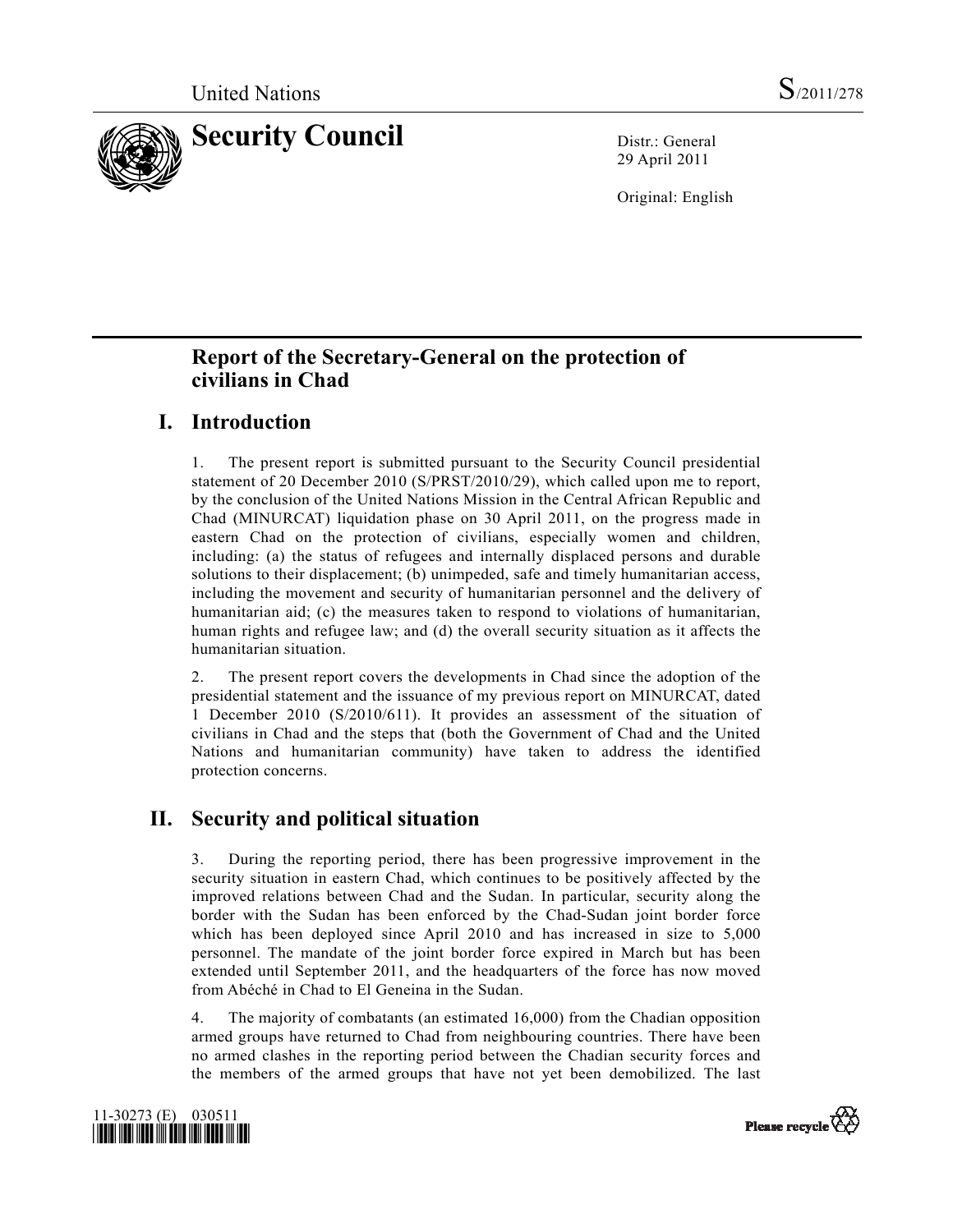fighting occurred in April 2010. Remnants of Chadian opposition armed groups, particularly the Union des forces de la résistance (UFR) and the Front populaire pour la renaissance nationale (FPRN), however, remain present outside Chadian territory, in the Sudan and in the north-east of the Central African Republic. Their operational capacity has significantly diminished but the potential for them to carry out hit-and-run operations in Chad remains.

5. There has also been a decline in incidents of banditry in eastern Chad. This can be attributed to the increased presence of the Chadian security forces in the area and their ability to address the criminal networks involved. There have, however, been some security challenges in the southern part of the country, with banditry affecting both civilians and humanitarian workers. The majority of incidents have occurred on the route between Kyabé and Daha, and in the vicinity of Gore. In the absence of demobilization and reintegration of ex-combatants, the risk of armed banditry remains.

6. It is a relatively short time since MINURCAT left Chad on 31 December 2010; however, the withdrawal of the Mission has not, thus far, adversely affected the security situation in eastern Chad. Thanks to ongoing patrols and escorts by the Détachement intégré de sécurité (DIS) and the deployment of the joint border force, there has been improved security and stability in the area. DIS has assumed responsibility for security in and around refugee camps and internally displaced person sites and for humanitarian operations, while the joint border force has secured the border area. Although specific security incidents have been deterred, the local authorities and Chadian security forces still have limited capacity to establish security over vast areas of eastern Chad in which the civilian population remains at risk from banditry and other threats.

7. While the situation has remained calm in Chad, developments in neighbouring countries are cause for concern, particularly along the borders with the Central African Republic, the Sudan and the Libyan Arab Jamahiriya. The situation in the north-east of the Central African Republic remains fragile. The Government is largely absent from Birao, which fell under rebel control in November 2010. The town was retaken by the Government's security forces only with the support of the Chadian National Army, which remained in the Central African Republic until mid-February. The absence of state authorities in the north-east of the Central African Republic has led to an insecure environment in which armed bandits operate at will. Elsewhere, the referendum in Southern Sudan in January had no impact on the security situation in Chad. In the Darfur region, however, armed clashes between new alliances of rebel groups and the Sudanese armed forces have increased in recent months. The clashes have occurred far from the Chadian border and this renewed fighting has, for the moment, had no impact on the security situation in eastern Chad.

8. The uprising in the Libyan Arab Jamahiriya has not significantly affected Chad and there has not been an influx of refugees from that country into Chad. Chadian nationals caught up in the fighting in the Libyan Arab Jamahiriya have, however, started to return. By 8 April, some 17,000 had come back, travelling either by air to N'Djamena or across the border to Faya Largeau. On 23 March, the Government of Chad appealed to the international community to support the repatriation of Chadians wanting to leave the Libyan Arab Jamahiriya. The Government of Chad has advised that there are 300,000 Chadians living the Libyan Arab Jamahiriya as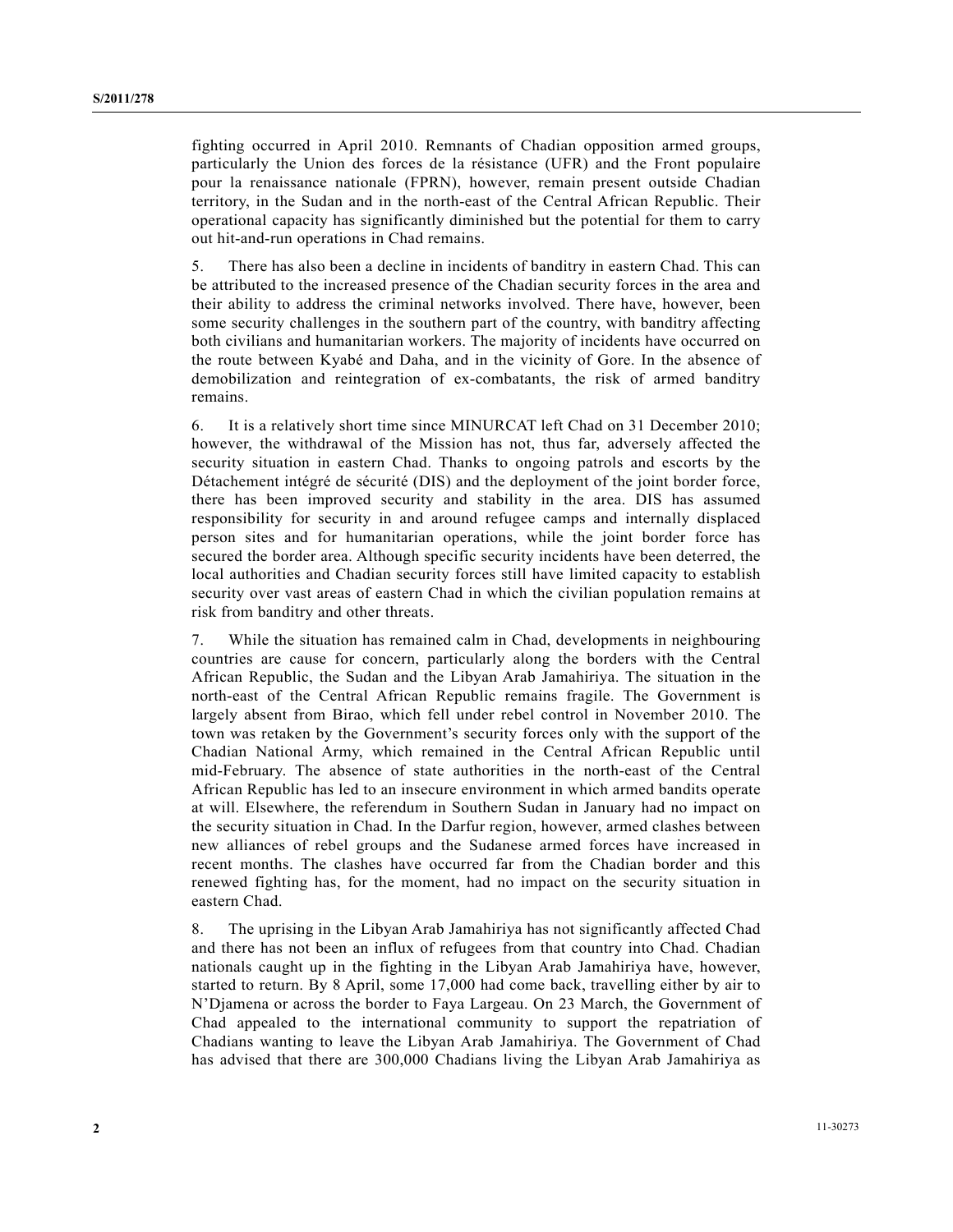migrant workers. The crisis in that country is having an impact on the economy of Chad as its markets are mainly supplied from, or through, the Libyan Arab Jamahiriya. Northern Chad, and especially the Sahelian parts of Chad that were affected by drought and chronic malnutrition in 2009, are likely to face a substantial lack of basic supplies. Furthermore, the disruption of remittances by Chadians living in the Libyan Arab Jamahiriya to their families back home is increasing the vulnerability of the population groups that rely on them.

9. On 11 January, Chad celebrated its fiftieth year of independence. In terms of political developments, animosity between the main political factions has declined and most political parties in Chad participated in the legislative elections held on 13 February in accordance with the political agreement of 13 August 2007. The elections were carried out peacefully, notwithstanding allegations by some opposition parties that there was not a level playing field for all candidates. On 27 February, preliminary results were announced by the Independent National Electoral Commission. The Constitutional Council has also now published the final results, according to which 113 seats out of 188 were won by the ruling party, the Mouvement patriotique du salut. The Constitutional Council, however, subsequently annulled the results of the vote in three districts, representing 13 seats, in which serious irregularities were found.

10. The presidential election scheduled for 3 April was postponed to 25 April. The five opposition candidates have expressed their commitment to the stability of the country but have raised concerns about the electoral process. On 22 March, three opposition candidates suspended their participation, arguing that the conditions for a fair election had not been met and calling upon the Chadian public to boycott the poll. All stakeholders, including the electoral authorities and the political parties, are now working to improve the practical arrangements of the elections with the aim of increasing transparency and accountability. Seventy election monitors from the European Union mission have observed the election process, which has so far been carried out peacefully. Twenty-two United Nations Volunteers are also being deployed to support the Independent National Electoral Commission.

## **III. Humanitarian situation**

11. Despite the improvement in the security situation, the humanitarian needs in Chad remain immense. The country continues to experience a chronic humanitarian crisis, with no significant change in the situation during the reporting period. According to the 2011 consolidated appeals process, 2.5 million people are in need of humanitarian assistance in Chad out of a population of 11 million. There are still 131,000 internally displaced persons in eastern Chad and 264,064 Sudanese refugees. A further 64,341 refugees from the Central African Republic are settled in southern Chad. The Chadian population continues to be affected by food insecurity and malnutrition, as well as epidemic outbreaks of disease, such as meningitis, measles, polio, cholera and guinea worm. Meningitis cases have been reported in one of the refugee camps in eastern Chad and a vaccination campaign has been conducted. Polio vaccination campaigns have been organized in areas close to the border with the Sudan, after years of lack of access owing to high insecurity and violence. In total, about 80 (international and national) humanitarian organizations are active in Chad; among them, 54 have operations in eastern Chad, while another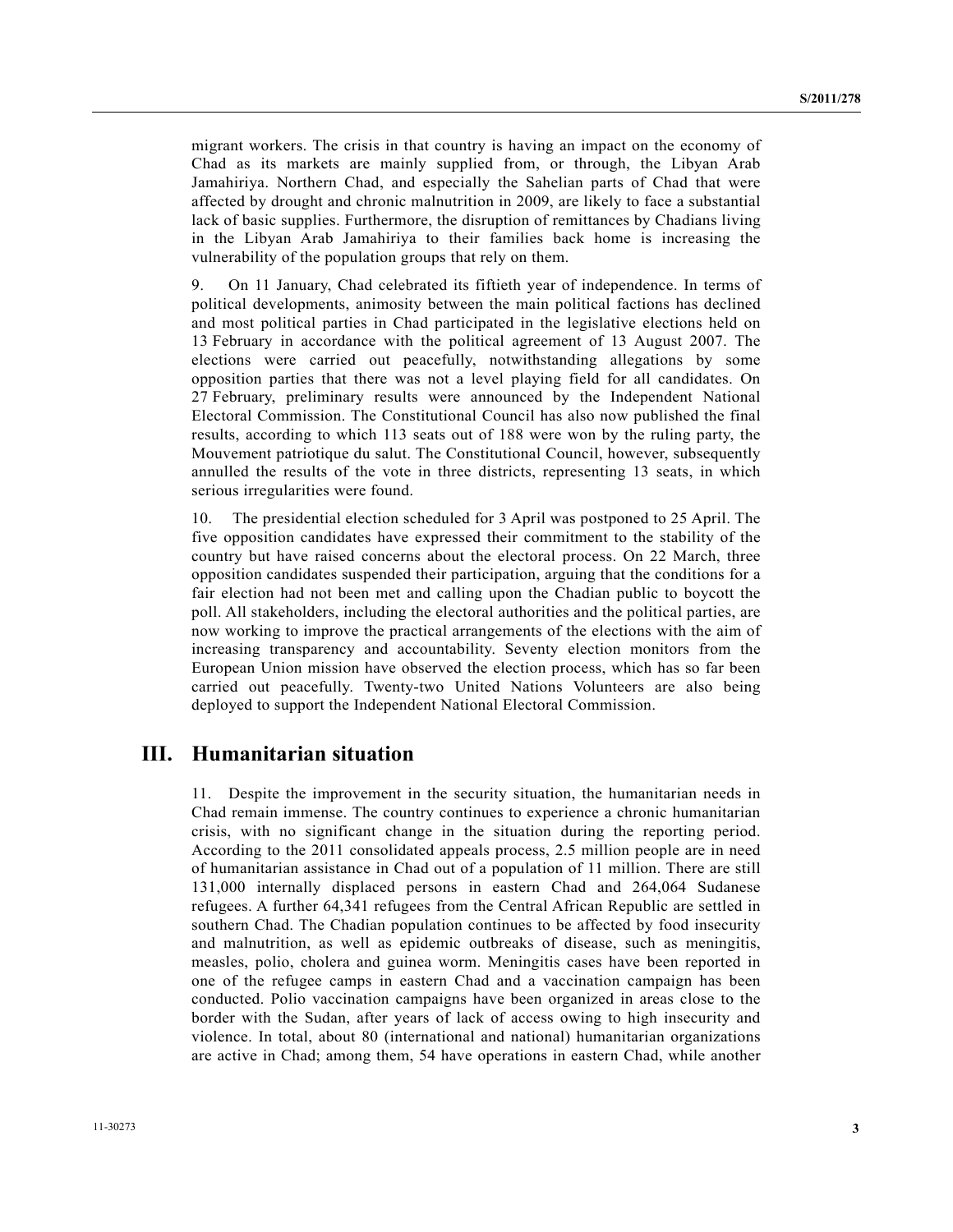11 have a presence in the Sahelian parts of Chad. The consolidated appeals process for Chad has requested US\$ 506 million and is currently 47 per cent funded.

12. Although malnutrition is a concern in the eastern and Sahelian parts of Chad, where global acute malnutrition rates of between 15 and 28 per cent have been recorded, it also affects other parts of the country. Food security and vulnerability assessments conducted by the World Food Programme and the Food and Agriculture Organization of the United Nations have revealed that over 2 million people are food insecure in Chad. Over 1 million severely food-insecure people have still not recovered from the drought of 2009 and floods in 2010. Compared to the same period in 2010, the food security situation in the Sahelian parts of Chad has recently improved after a good harvest. The food security situation in pastoral areas, however, is likely to deteriorate for the poorest households, which have lost most of their livestock after two years of successive shocks.

13. Humanitarian assistance remains the predominant form of international support to Chad. With, however, the stabilization of eastern Chad, there is an increased emphasis by the Government of Chad and its international partners on early recovery and longer-term development assistance. The priorities of the Government of Chad have been articulated in its Programme global de relance à l'est du Tchad (PGRET). The programme's goal is to assist people affected by the humanitarian crisis in eastern Chad by providing a sustainable solution to their socio-economic challenges, which have been exacerbated by the weakness of such basic services as access to clean drinking water and sanitation, health and education. It also aims to strengthen the capacity of national authorities and local communities to promote sustainable development, and to prevent and respond to crises. PGRET is consistent with the national strategy for growth and poverty reduction, the United Nations Development Assistance Framework and the consolidated appeals process.

# **IV. Protection of civilian concerns**

### **Attacks against the civilian population**

14. The civilian population in Chad continues to face the daily threat of banditry carried out by armed actors. While the Chadian security forces have brought stability to many areas of the country, they may, through lack of discipline, also be a source of insecurity to civilians. With the departure of MINURCAT, the capacity of the United Nations to monitor and report attacks against the civilian population and other protection concerns has been severely reduced. Not only did the Mission have military deployments in various parts of eastern Chad, but its civilian component included 40 human rights officers and a child protection capacity that, together, provided a comprehensive overview of incidents and trends affecting civilians. The network of local non-governmental organizations in Abéché, Réseau nationale des volontaires à l'est du Tchad, which was previously supported by MINURCAT, continues to undertake human rights monitoring, but its ability to reach many parts of eastern Chad to investigate and verify specific incidents has been seriously curtailed.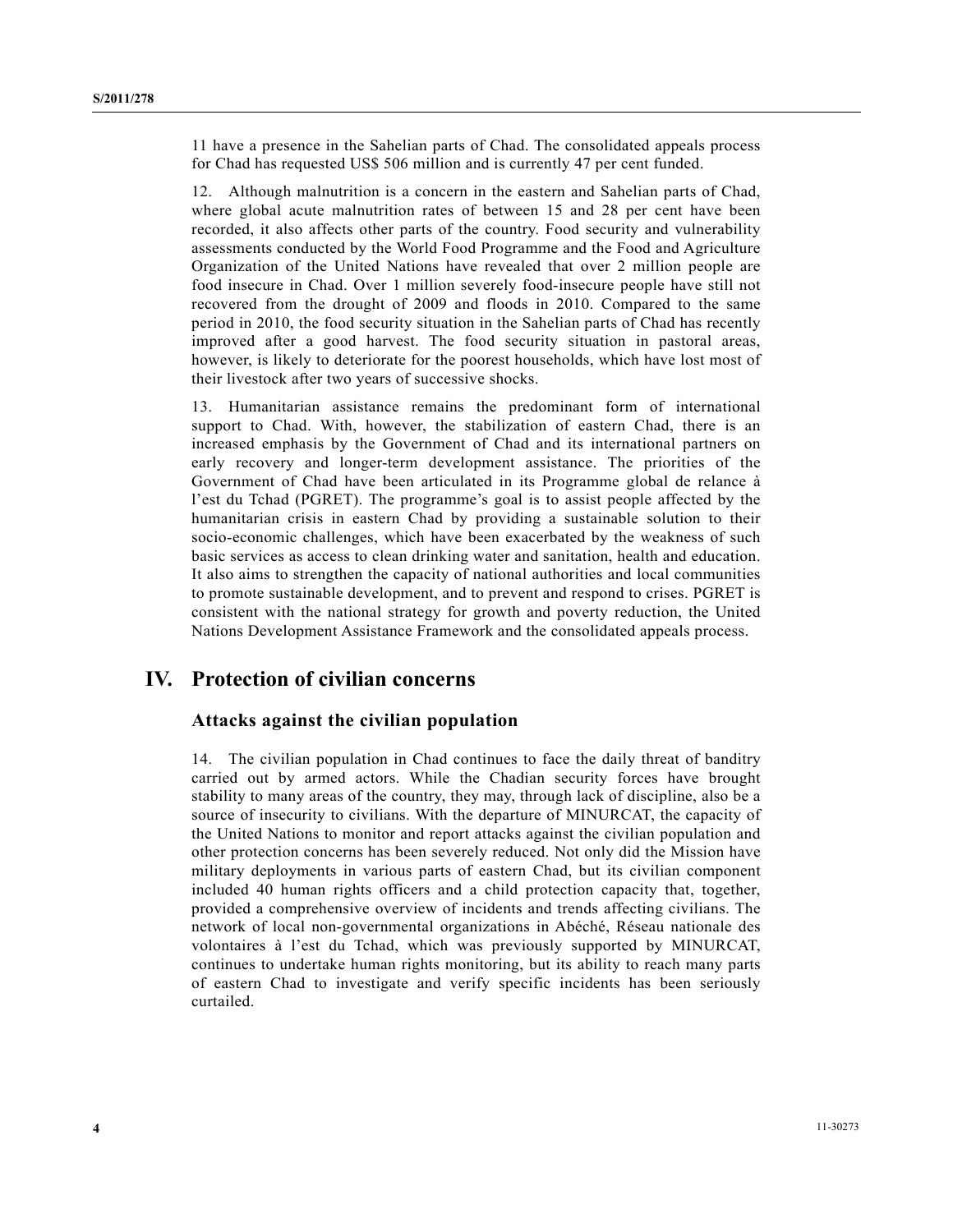#### **Durable solutions for internally displaced persons and refugees**

15. During 2010, 50,000 internally displaced persons have returned from displacement sites to their places of origin, mainly in the Dar Sila region and the area of Assoungha. In view of the improved security situation, several thousand internally displaced persons have returned home during the reporting period and more than 10,000 in Dar Sila and Assoungha have requested the Office of the United Nations High Commissioner for Refugees (UNHCR) for return assistance. Several internally displaced persons in Koukou Angarana and Goz Beida prefer not to return to their places of origin and have instead opted for local integration by negotiating with traditional chiefs and local authorities to obtain plots of land on which their families may settle.

16. While there have been increased signs of the willingness of internally displaced persons to leave sites of displacement during the reporting period, there has not as yet been a significant and sustained population movement. Security and a fear of banditry in areas of return continue to concern the internally displaced. One of the other key challenges for sustainable returns is the very limited access to basic social services. In most areas of return, potable water sources do not exist, health facilities are very basic, and schools suffer from a lack of qualified teachers and adequate infrastructure. Furthermore, achieving durable solutions for internally displaced persons implies the strengthening of community capacities to develop income-generating activities that would ensure their self-reliance. Without these basic requirements, many internally displaced persons will be unwilling to leave the sites where they have received assistance for several years and enjoyed far better access to basic services than they can expect to receive in their places of origin.

17. The 264,064 Sudanese refugees are hosted in 12 camps in eastern Chad and the 64,341 refugees from the Central African Republic are hosted in 11 camps in southern and south-eastern Chad. Renewed fighting and rebel activities in the north of the Central African Republic towards the end of 2010 led to a new outflow of 2,000 people from the Central African Republic into the Salamat region of southeastern Chad in February and March. The security situation in the Central African Republic is not conducive to the return of refugees. In addition to increased selfsufficiency and the promotion of local integration opportunities, UNHCR has pursued the resettlement of approximately 500 refugees from the Central African Republic to the United States of America in 2010. Approximately 150 refugees were scheduled to depart from Chad during the reporting period.

18. In N'Djamena, on 28 January, the Governments of Chad and the Sudan signed a memorandum of understanding on mutual cooperation in relation to Sudanese refugees, which sets out a preliminary, bilateral framework for the repatriation of Sudanese refugees currently in Chad. The document underlines that repatriation may only take place on a voluntary basis. UNHCR was not consulted during the negotiation of the document but has offered both Governments technical advice to ensure that any steps towards the repatriation of refugees are taken in full compliance with refugee law, most notably that any return must be secure, voluntary and dignified. Sudanese refugees are, however, very concerned about continued fighting and insecurity in Darfur and most are unwilling to return.

19. In January, the programme for the resettlement of Sudanese refugees from Chad to third countries, which benefits a limited number of vulnerable refugees, was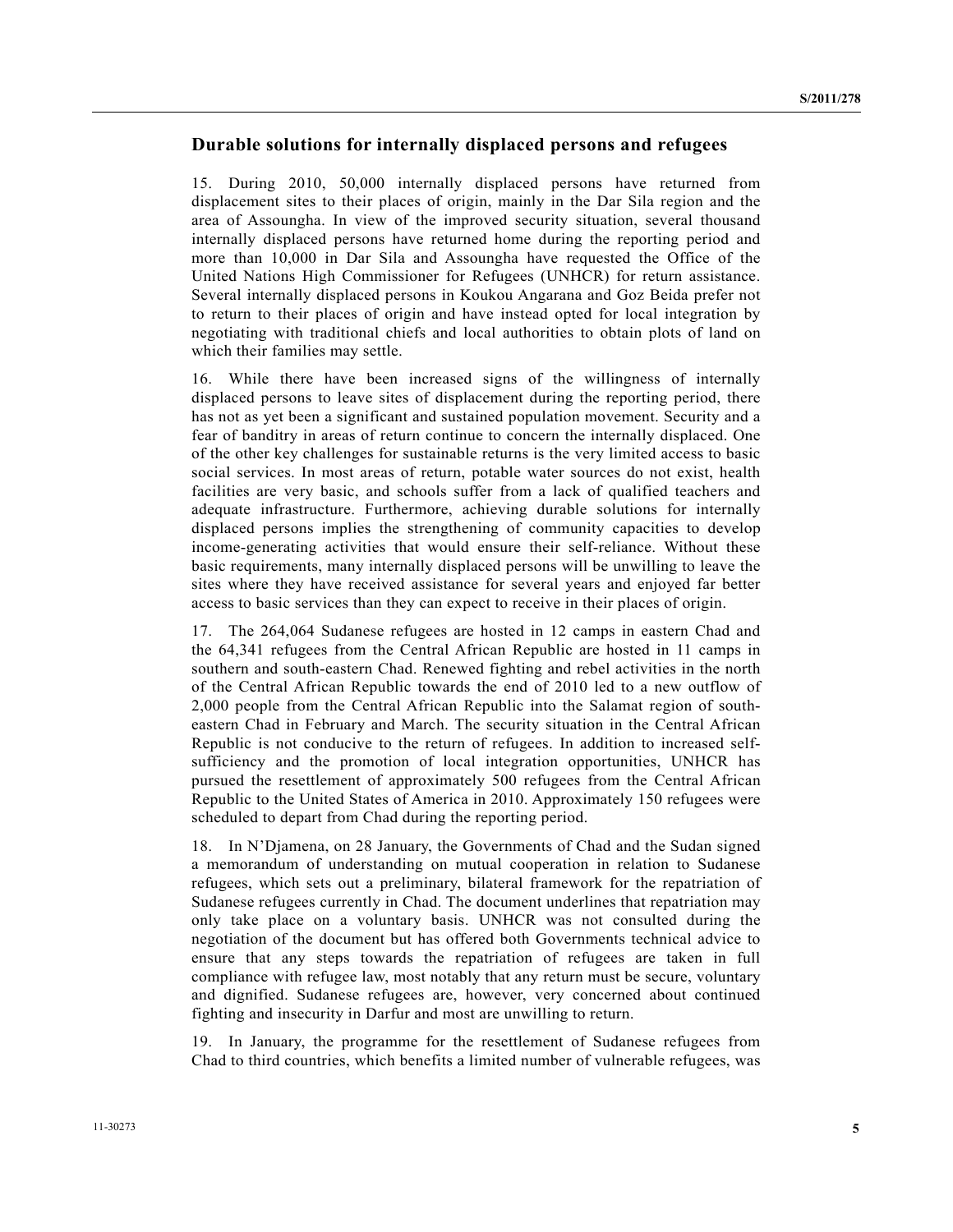temporarily suspended at the request of the Government of Chad. The request for the suspension stemmed from bilateral discussions held between the Governments of Chad and the Sudan, and the concern of the latter that the resettlement programme might have a negative impact on the prospect of refugees returning to the Sudan. UNHCR has been negotiating with the Government of Chad the resumption of the programme, particularly with regard to extremely vulnerable refugees who are in need of humanitarian assistance that cannot be provided in Chad, such as urgent medical treatment.

#### **Humanitarian access**

20. Humanitarian access in Chad has been primarily affected by banditry and criminal activity, including road ambushes and theft of humanitarian supplies, vehicle hijacking, and break-ins into humanitarian compounds and facilities. Such attacks and thefts have been perpetrated by armed bandits, remnants of former active armed groups in eastern Chad. Compared to two years ago, there has been a significant decrease in the frequency of security incidents that directly impact upon humanitarian operations. This has translated into increased access to affected populations in several areas. In eastern Chad, humanitarian access has increased in tandem with the improved security resulting from the increased operations of DIS, the deployment of the joint border force and the renewed engagement of the national authorities in addressing the security of humanitarian operations.

21. There have, however, been more security incidents affecting humanitarian personnel and operations during the reporting period compared to the same time one year ago, particularly in N'Djamena and southern Chad. On 18 January, a DIS car escorting two UNHCR vehicles was attacked by armed bandits on the road between Kyabé and Daha in southern Chad. Four people were seriously injured, including three DIS officers and one member of the Commission nationale d'accueil et de réinsertion des réfugiés (CNAR), the national refugee body. Risks associated with military operations remain present in the tri-border area of south-eastern Chad, where the joint border force is not deployed. Furthermore, several regions in the north of the country are contaminated with landmines, and major areas in the northern, eastern and south-eastern regions of Chad are contaminated with explosive remnants of war. Humanitarian movements and activities are also constrained by the limited capacity of DIS to provide escorts and by a requirement for non-governmental organizations to obtain permission before undertaking travel in eastern Chad. Several areas of return for internally displaced persons, including Modeina, Koloye, Tiero, Marena and Louboutigue in the Dar Sila region and Borota in the Assoungha area, are among the most affected by limited humanitarian access, as are locations along the border between Chad and the Sudan.

22. The withdrawal of MINURCAT has also reduced the logistical capacity and transport assets available to humanitarian organizations, thereby limiting access to remote areas during the rainy season. The medical evacuation options for humanitarian personnel have been constrained with the departure of MINURCAT. The closure of the Libyan border has also negatively impacted the supply of relief items to Chad. The World Food Programme has been forced to use Port Sudan for the delivery of food to eastern Chad instead of bringing it into the country through Benghazi in the Libyan Arab Jamahiriya.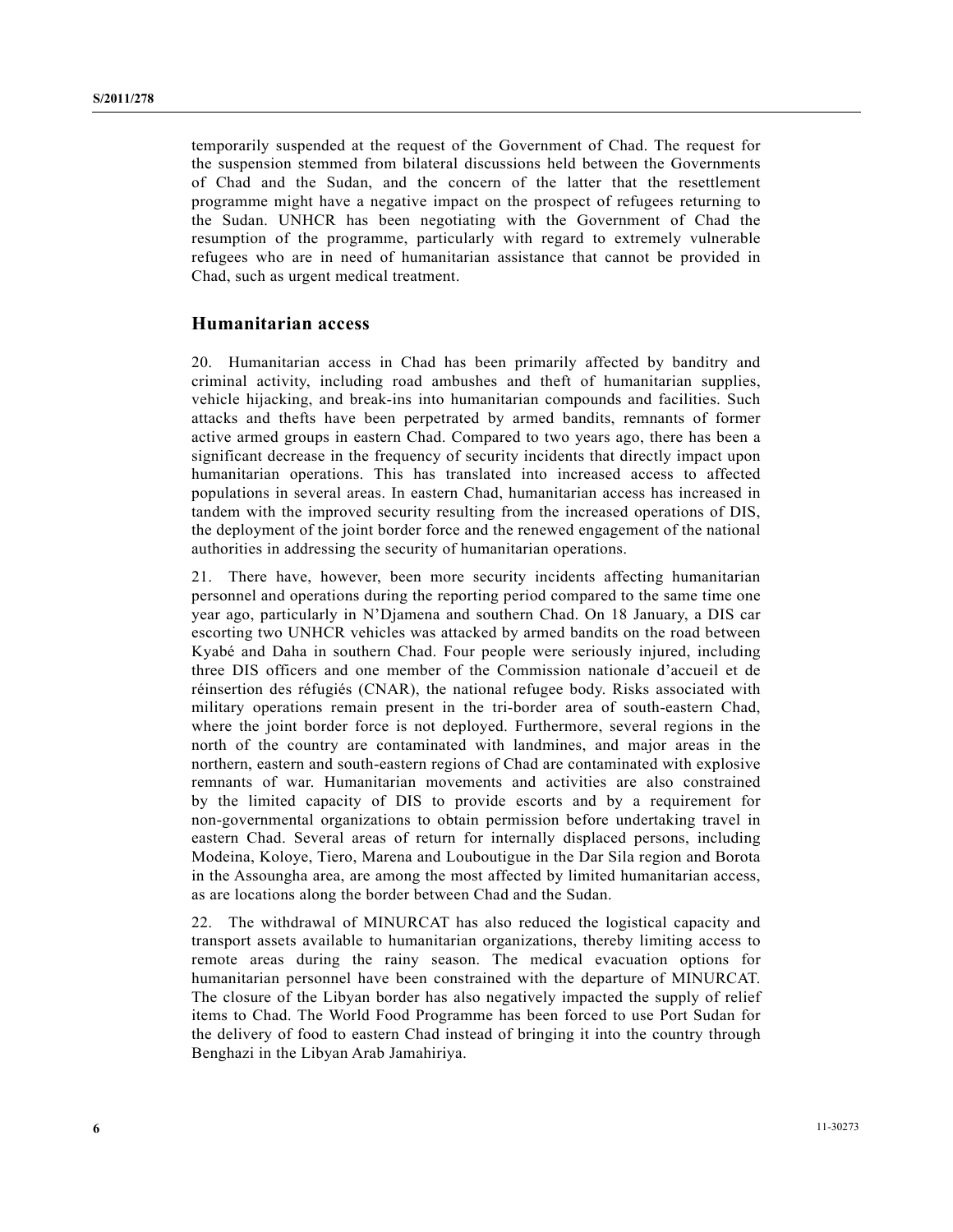#### **Recruitment and use of children**

23. There has only been one reported case of recruitment or the use of children by armed actors during the reporting period: an unconfirmed report of the re-recruitment of a refugee child by the Chadian National Army. It is believed, however, that at present more than one dozen Sudanese refugee children continue to serve in the Chadian security forces or in Sudanese armed groups. Furthermore, four children, aged between 16 and 17 years, were captured during fighting in Birao in the north-eastern area of the Central African Republic late in 2010. They were first detained by the gendarmerie, then released in January and handed over to the Chadian Ministry of Social Action, National Solidarity and Family to be taken care of as part of the national programme of withdrawal, care and rehabilitation of children associated with armed forces and armed groups. In January and February, 30 of these children were reunited with their families in N'Djamena and eastern Chad, with the help of the International Committee of the Red Cross and CARE International. The withdrawal of MINURCAT has, however, adversely affected the capacity of the United Nations to monitor and report on grave violations against children, pursuant to Security Council resolution 1612 (2005). The information provided above therefore does not constitute an exhaustive account of specific incidents affecting children and is not indicative of the scope of violations that may have taken place during the reporting period.

#### **Sexual and gender-based violence**

24. During the reporting period, UNHCR and its partners recorded 300 cases of sexual and gender-based violence in the refugee camps in eastern and southern Chad. Most of these cases were perpetrated by civilians. An attempted rape of a refugee was, however, allegedly committed by three Sudanese soldiers in eastern Chad in January. Of the cases recorded by UNHCR, approximately 27 per cent involved children. On 5 January, a 5-year-old girl was raped by an unidentified person in the Koukou Angarana subprefecture. A 9-year-old girl was raped by a 19-year-old man in Farchana, on 25 January. UNHCR received a report of a Chadian girl allegedly gang-raped by three soldiers of the Chadian National Army in February. In Touloum, three cases of rape of under-aged persons were registered in January and February. A further case of rape of a 16-year-old girl on 4 March has been reported, perpetrated by three members of the Chadian National Army during a disarmament mission in the town of Goz Beida.

25. Sexual and gender-based violence remains significantly underreported in Chad. This is not only because cultural taboos inhibit the reporting of cases, but also because most incidents are negotiated and resolved by traditional leaders in the absence of a properly functioning legal system. The information that does exist is provided by UNHCR protection monitoring and the gender-based violence information management system, which was introduced in 2010 as a pilot project by the United Nations Population Fund (UNFPA) and UNHCR for internally displaced persons and host communities in Goz Beida with a view to improving data collection and reporting. That initiative has been replicated at the national level by the United Nations Children's Fund (UNICEF) and UNFPA, in collaboration with the Ministry of Social Action, National Solidarity and Family, in the 10 boroughs of the capital city of N'Djamena. The Government of Chad has recently requested the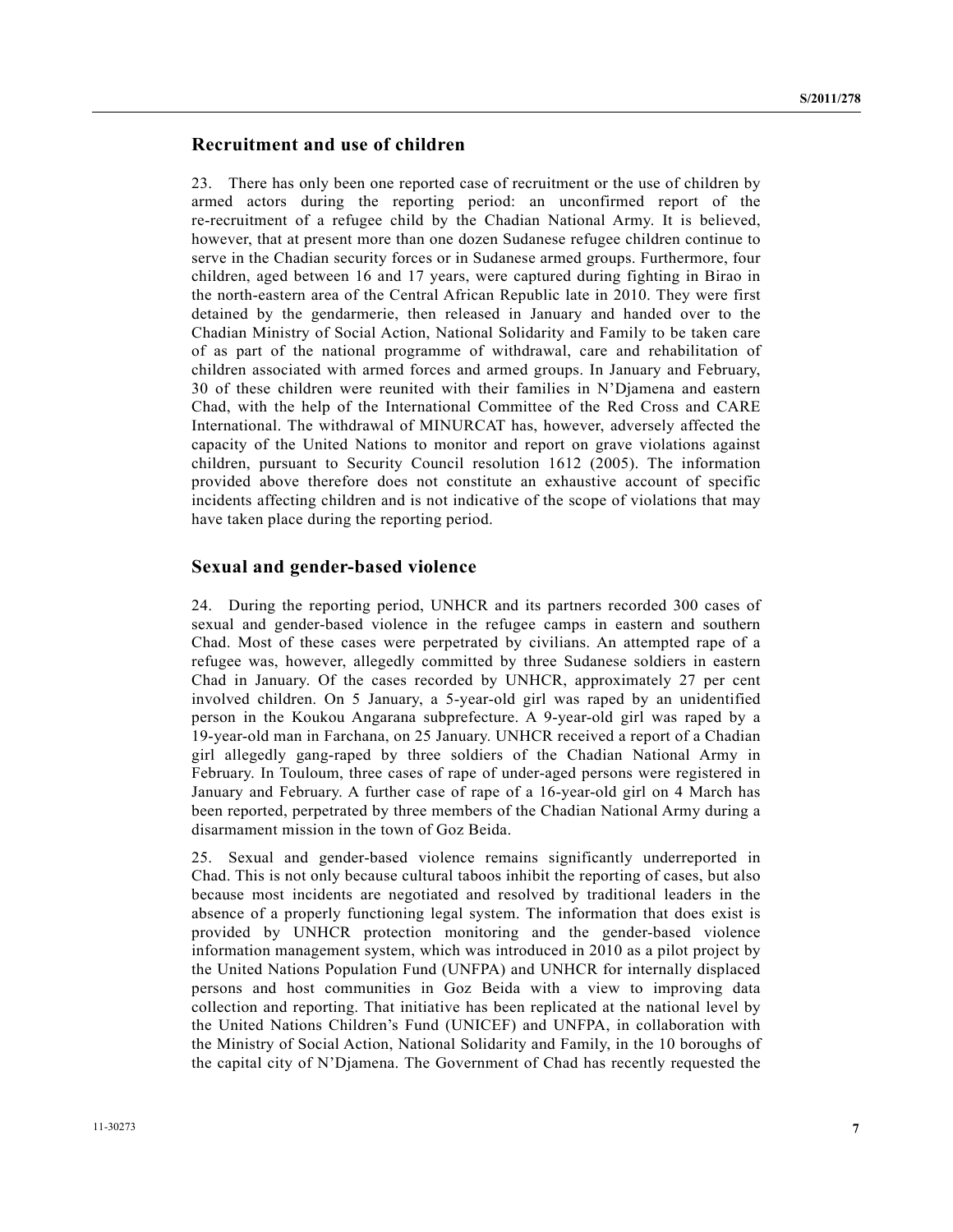further roll-out of this system if the pilot scheme in Goz Beida is successfully implemented.

#### **Human rights violations**

26. Recent human rights reports in Chad continue to mention cases of arbitrary arrest and detention. In the gendarmerie post of Massakory, for example, people are reportedly being detained without being presented to the tribunal, based on instructions issued by the Governor in January 2011. In N'Djamena, two human rights defenders of the local non-governmental organization, Ligue tchadienne des droits de l'homme, were reportedly arbitrarily arrested on 6 March and detained incommunicado by members of the National Security Agency. Other cases of arbitrary arrest and intimidation have also been reported in the context of the recent legislative elections. The deplorable detention conditions of the penitentiary system continue to raise serious concerns. Since the withdrawal of MINURCAT, there has been no prison visit to the Maison d'arrêt d'Abéché, or legal aid provided in Abéché. UNHCR has, however, followed up cases of detention of refugees and internally displaced persons, together with its local partners.

27. Chad has made important efforts to ratify international human rights treaties and the Chadian Constitution contains provisions aimed at guaranteeing respect for and protection of human rights, and equal opportunities for citizens. Steps are still required, however, to ensure that these commitments have an impact on the ground. Among the human rights challenges in Chad is the weak capacity of the National Human Rights Commission and the Office of the Ombudsman, as well as the lack of a properly functioning judicial and legal system. It is reported that insufficient measures are taken to prosecute those responsible for human rights violations, in particular when they belong to the Chadian security forces. Such acts contribute to the civilian population's lack of confidence in the administration of justice and undermines the efforts of the Government of Chad to strengthen the promotion and protection of human rights.

28. A culture of impunity for human rights violations persists in Chad. In January, the President of Chad signed an ordinance granting amnesty for crimes committed in the country by the members of the armed opposition groups. The list of the persons concerned has not been made public. It is important that the amnesty does not extend to war crimes. Indeed, reconciliation in Chad should not come at the detriment of justice and the need for reparations for past human rights violations. Respect for and protection of human rights should be at the centre of all efforts aimed at resolving the country's long-standing conflicts and political problems.

29. On 10 December 2010, MINURCAT and the Office of the United Nations High Commissioner for Human Rights (OHCHR) published a report on the human rights situation in Chad, covering the period from April 2008 to November 2010. The absence or weak presence of state institutions in most parts of the country creates an environment conducive to human rights violations. The deployment of judicial institutions at the local level has slowed down owing to logistical and security constraints. The insufficient funding of social services limits the full enjoyment of the rights embodied in the Constitution. In addition, cultural practices and barriers, and other social stereotypes, prevent women from taking an active part in the social and political life of the country.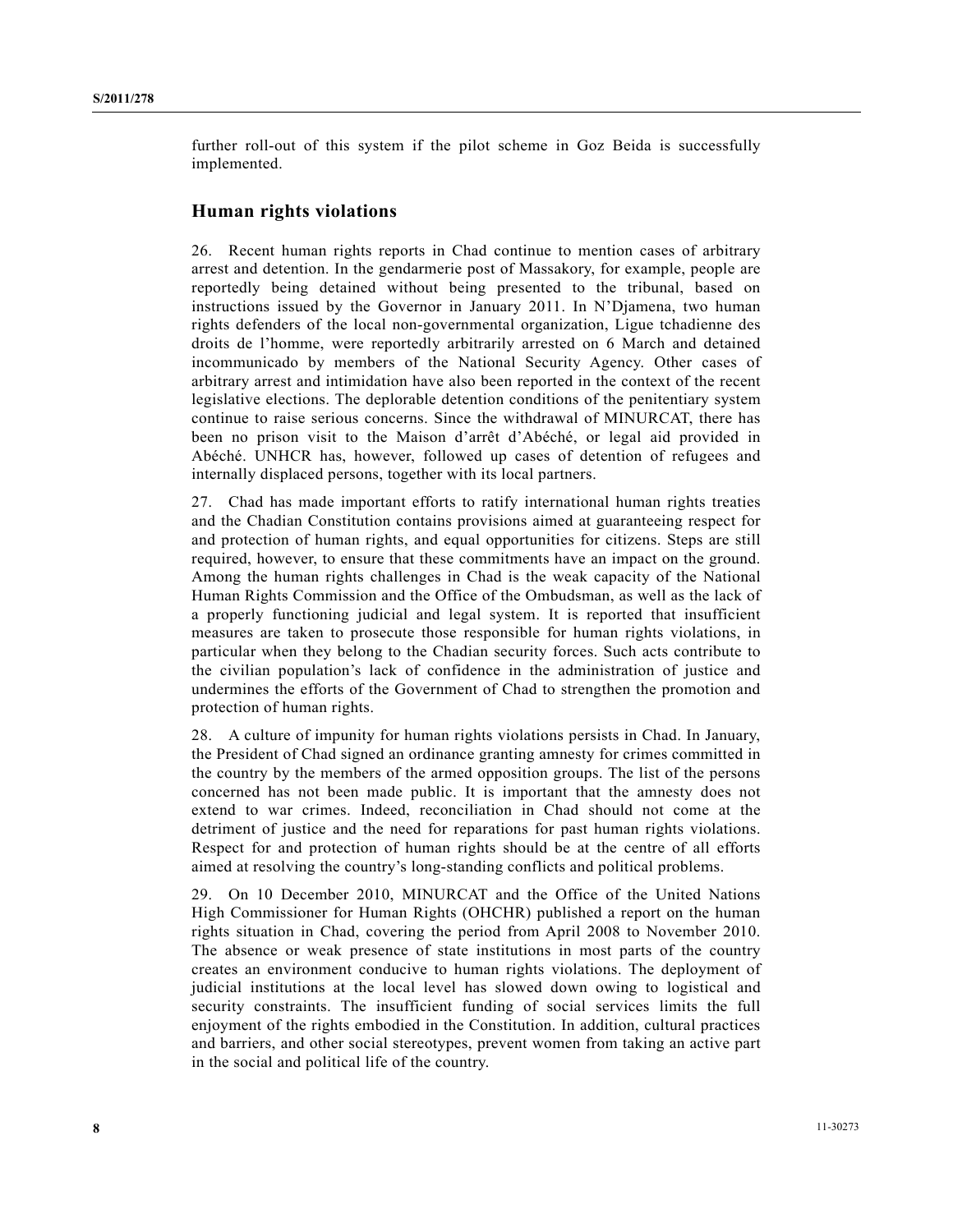# **V. Progress made by the Government of Chad in meeting its benchmarks for the protection of civilians**

30. The Security Council, in resolution 1923 (2010), took note of the commitment of the Government of Chad, in view of the withdrawal of MINURCAT, to assume full responsibility for the security and protection of the civilian population in eastern Chad and, in so doing, to carry out certain tasks and achieve specific benchmarks related to the protection of civilians. The benchmarks articulated in that resolution are as follows:

 (a) Voluntary return and resettlement in secure and sustainable conditions of internally displaced persons;

 (b) Demilitarization of refugee and internally displaced person camps as evidenced by a decrease in arms, violence and human rights abuses;

 (c) Improvement in the capacity of Chadian authorities in eastern Chad, including national law enforcement agencies, the judiciary and the prison system to provide the necessary security for refugees, internally displaced persons, civilians and humanitarian workers with respect for international human rights standards.

31. During the reporting period, the Government of Chad has continued to make steady progress in fulfilling its commitment to meet the above-mentioned three benchmarks.

### **Voluntary return and resettlement in secure and sustainable conditions of internally displaced persons**

32. On 29 December 2010, the Coordination nationale de soutien aux activités humanitaires et au détachement intégré de sécurité (CONSAHDIS) was established as the main interface for the Government of Chad with international humanitarian actors. On 1 March, CONSAHDIS convened in N'Djamena a high-level meeting of relevant government officials, United Nations entities, non-governmental organizations and donor representatives to develop a strategy for assisting those displaced persons that had expressed a desire to return home and had requested reintegration support. The Government of Chad continues to express its desire that displacement should progressively end by the end of 2011 and has appealed to the international community to provide assistance for durable solutions for internally displaced persons. In addition to supporting the return of such persons to their places of origin, stakeholders have been invited to support the other durable solutions, namely, the local integration and resettlement of internally displaced persons. This includes the establishment in various locations in Assoungha and Dar Sila of new villages to which internally displaced persons could be relocated.

33. The Government of Chad has extended state authority and the rule of law, and deployed its security forces in the larger villages and towns in areas of return. UNHCR has stepped up its efforts to assess and monitor the intention of internally displaced persons to seek durable solutions. For example, an exercise has been undertaken to verify the preference of internally displaced persons in Dar Sila and Assoungha to return to their places of origin, to integrate locally or to be resettled. Furthermore, inter-agency monitoring missions to areas of return have recently taken place in the villages of Wadi Kadja, Koley, Dogdore and Adé in order to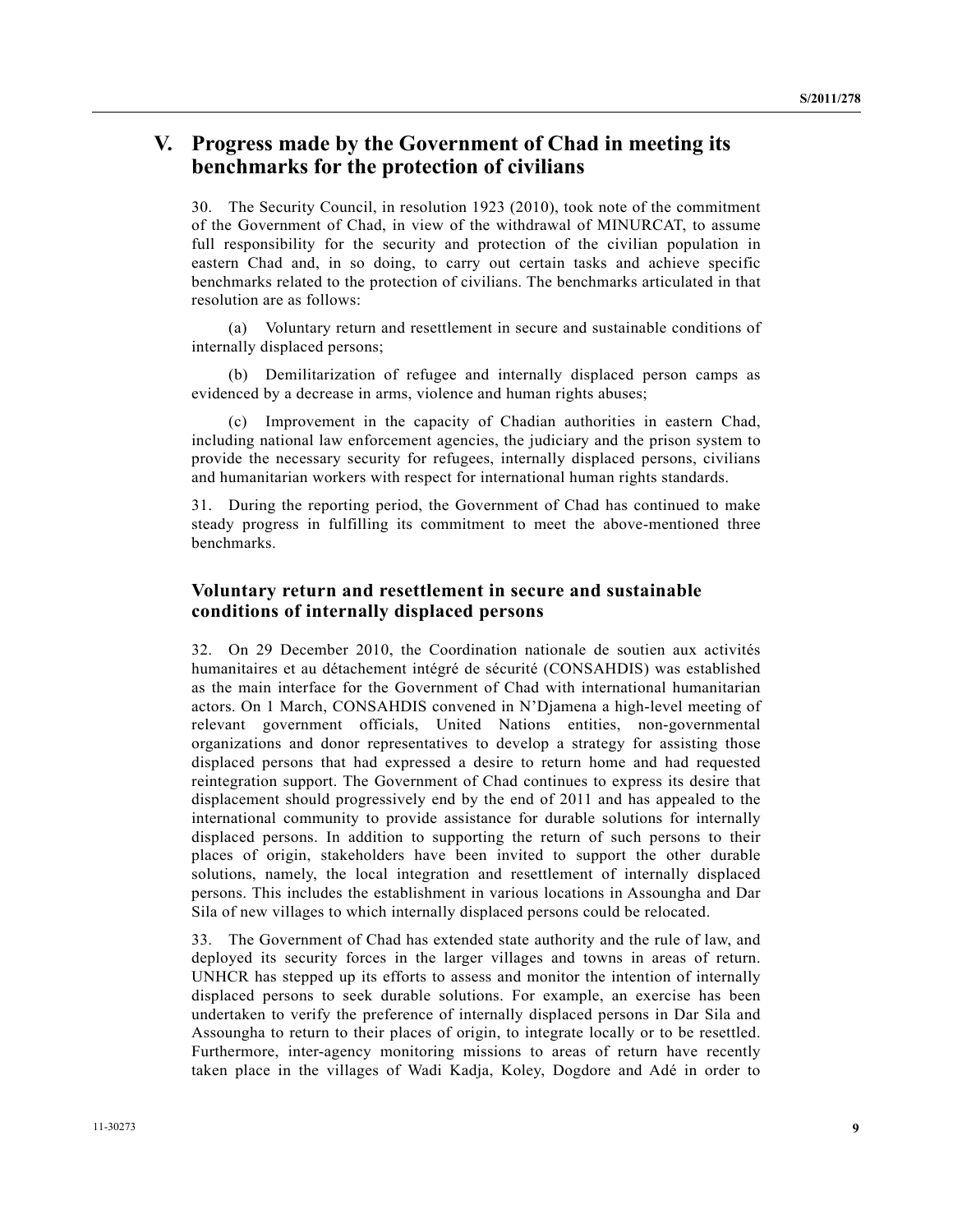confirm the voluntary nature of the decisions of internally displaced persons to return home and assess the protection situation in the locations. Thus far, the monitoring exercise has not revealed any specific concerns, although such persons do face enormous reintegration challenges in their places of origin.

34. It is anticipated that the Ministry of Economy and Planning will soon endorse the durable solutions strategy for internally displaced persons which was drafted by the United Nations Development Programme (UNDP) as lead agency of the early recovery cluster approach. The strategy was developed in collaboration with other United Nations entities, non-governmental organizations and national authorities to coordinate and manage assistance aimed at helping internally displaced persons achieve durable solutions. The Government of Chad and the humanitarian community have identified pilot intervention areas for the implementation of projects as part of the durable solutions strategy.

#### **Demilitarization of refugee and internally displaced camps**

35. Since the deployment of the joint border force in 2010, UNHCR has observed significant improvement in respect for the civilian and humanitarian character of the refugee camps in eastern Chad. This positive trend has continued during the reporting period. DIS is permanently based around all refugee camps in Chad. All DIS police posts around the camps are operational and have carried out routine activities in recent months. UNHCR has revised the terms of reference of refugee watch committees and has improved the coordination of their activities with DIS and CNAR. It is expected that better coordination and information-sharing will have a further positive impact on the safety and security of the refugees in the camps. In view, however, of the difficulty of accessing refugees in the Salamat region, the location of the refugee camps there, in too close proximity to the border with the Sudan and the general insecurity in the area owing to banditry, the Government of Chad authorized the relocation of the refugee population from the Daha camp to the Moyo camp, which is located 35 km from the border. The relocation of those who opted to move to Moyo took place in April.

36. During the reporting period, UNHCR has not received any reports of the presence of armed persons in internally displaced person sites. The civilian and humanitarian character of such sites, however, remains a challenge as there are no DIS posts to control access to the sites in the same way as refugee camps, although patrols by DIS are carried out on a regular basis.

## **Security for refugees, internally displaced persons, civilians and humanitarian workers with respect for international human rights standards**

37. In addition to the deployment of the joint border force, the Government of Chad has also strengthened DIS, which has increased in size from 850 to 1,000 personnel. During the reporting period, DIS expanded its operational area from the east of the country, where it had been located since late in 2008, to provide coverage in the south and south-eastern parts of the country, which have also experienced significant levels of banditry and insecurity. Following the withdrawal of MINURCAT, the Government of Chad pledged to pay the salary and bonuses of DIS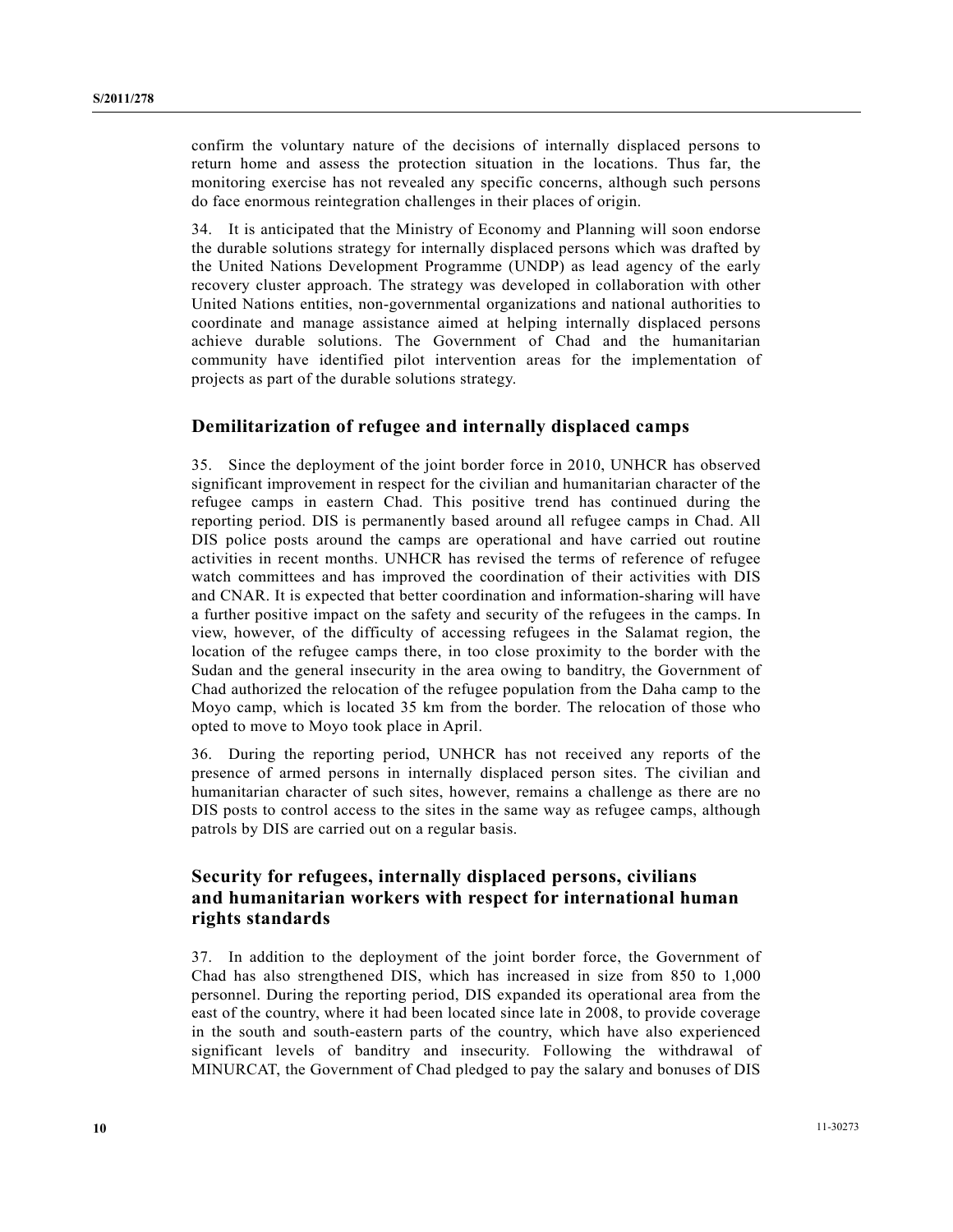personnel and, with the establishment of CONSAHDIS, has assumed responsibility for the operations of DIS. Patrols carried out by DIS have been effective and are well perceived by the local population and beneficiaries because they facilitate the arrival of humanitarian assistance. Some logistical constraints, however, have prevented DIS from responding to all requests by humanitarian organizations for patrols and escorts.

38. The creation by the Government of Chad late in 2010 of the Bureaux de sécurisation et des mouvements (BSM) in 12 locations (Gore, Abéché, Iriba, Farchana, Goz Beida, Koukou Angarana, Haraze, Maro, Daha, Am Timan, Bahaï and Guéréda) has helped to create a security network to facilitate humanitarian operations. BSM meets on a weekly basis, mainly to evaluate the security situation of the concerned areas, and decides on escorts requested by humanitarian organizations. The smooth functioning of BSM and better coordination between DIS and the humanitarian community has strongly contributed to an improved security environment for humanitarian operations.

39. The fifth and final meeting of the humanitarian forum established pursuant to resolution 1923 (2010) to facilitate a dialogue between the Government of Chad and international partners on a range of humanitarian issues was held on 15 December 2010. The meeting summarized the outcome of the four previous forums, held in N'Djamena, Abéché, Goz Beida and Hadjer Hadid, discussing, respectively, the protection of civilians, humanitarian access, durable solutions for internally displaced persons and early recovery. The humanitarian forums were co-chaired by CONSAHDIS and the United Nations Humanitarian Coordinator, and included representatives from the Government of Chad, United Nations entities, non-governmental organizations and the International Committee of the Red Cross. The organization of the forums has helped to foster a common understanding by all stakeholders of the humanitarian and protection challenges in Chad. A quarterly follow-up mechanism has been put in place to ensure the review of the recommendations and actions proposed by the forums.

## **VI. Activities of the United Nations and the international community**

40. To assist the Government of Chad in fulfilling its responsibilities with respect to the protection of civilians, the United Nations and its partner international and non-governmental organizations have carried out the activities described below.

#### **Strategy for the protection of civilians**

41. In view of the withdrawal of MINURCAT and in order to ensure continuity in the engagement of the United Nations with regard to the protection of civilians in Chad, the Policy Committee that I chair requested on 21 October 2010 that the United Nations country team in Chad develop a comprehensive strategy to address the protection of civilians in eastern Chad. The need for a clear strategy for the protection of civilians was also one of the conclusions reached by the humanitarian forums mentioned above. During the reporting period, UNHCR has led a consultation process with relevant United Nations entities and partners to develop the strategy, in consultation with the Government of Chad. The strategy helps to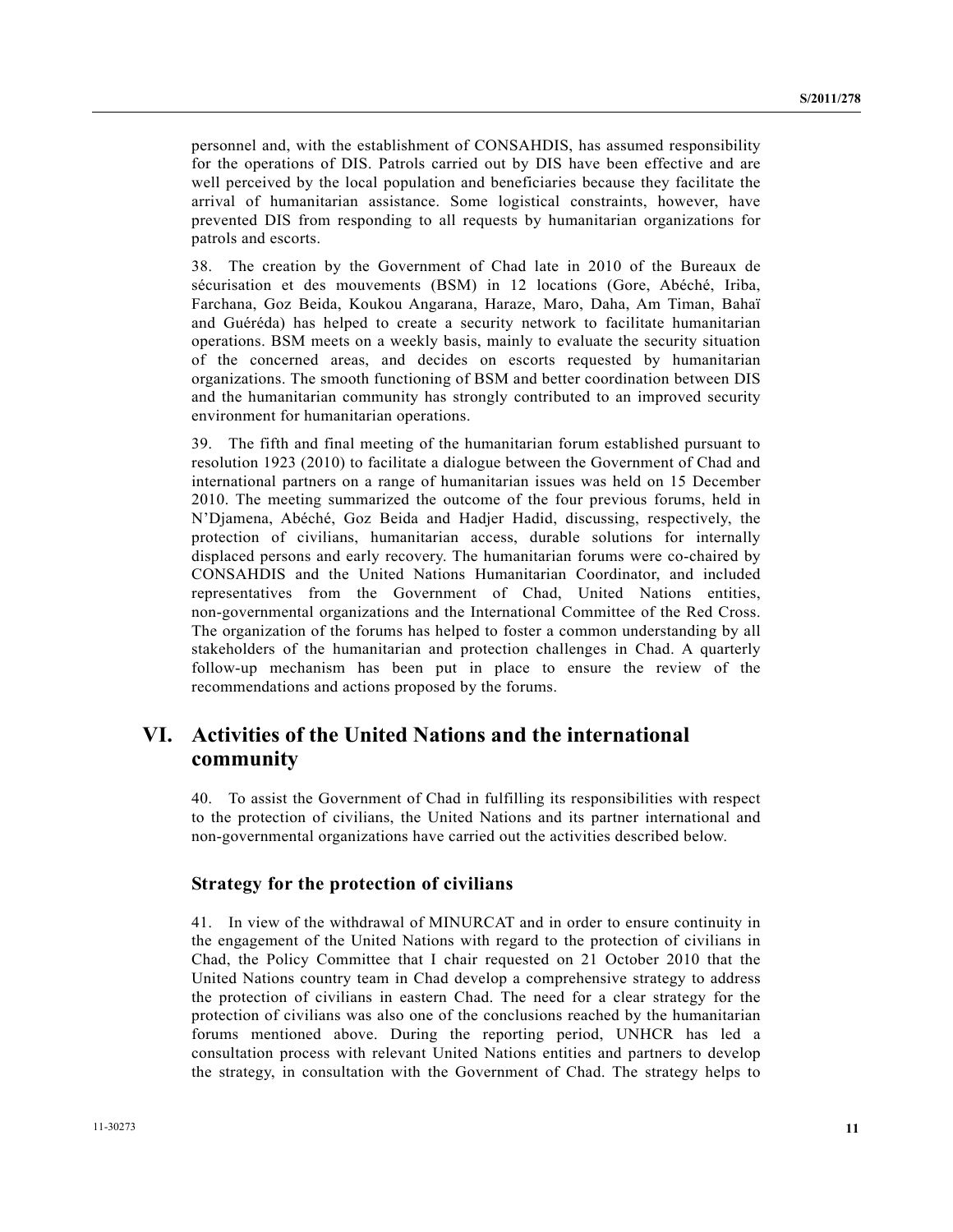clarify the responsibilities that the United Nations country team assumed following the departure of MINURCAT and the ways in which the team can assist the Government of Chad in meeting its obligations in relation to the protection of civilians under international law. The strategy also helps to plan the transition of protection activities from a humanitarian to a development context.

## **Transfer of responsibility from MINURCAT and strengthening of the office of the United Nations Resident Coordinator**

42. In December 2010, MINURCAT and the United Nations country team finalized the programme for the consolidation of achievements in eastern Chad, which was approved by the Government of Chad. The programme will ensure an orderly transfer of the activities of the Mission's civilian components to relevant United Nations entities, including in the areas of rule of law and justice, human rights, child protection, gender, mine action and peacebuilding. The transition programme is fully aligned with the comprehensive recovery programme of the Government of Chad, PGRET.

43. With the departure of MINURCAT, the office of the United Nations Resident Coordinator has been strengthened to assume the senior leadership role of the United Nations in Chad and to help facilitate the coordination of United Nations assistance during this important transition phase. The office of the Resident Coordinator is currently composed of a multidisciplinary team comprising a coordination specialist, a strategic planning adviser, a peace and development adviser, a human rights adviser and an early recovery adviser. Specific staff have been provided by UNDP, the Development Operations Coordination Office and OHCHR. The team will support the linkages between humanitarian and development programmes. A police adviser was also seconded, with the costs reimbursed by UNDP, from the Department of Peacekeeping Operations to the office of the Resident Coordinator for three months to support the UNDP and UNHCR joint programme for DIS (see below). Despite these additional resources, further support will be required to strengthen the office.

44. The recent stabilization of eastern Chad represents an opportunity for United Nations support in Chad to increasingly focus on peacebuilding and recovery. The United Nations country team has received bridging support from the Immediate Response Facility of the United Nations Peacebuilding Fund to support the continuation of the operations of DIS, following the withdrawal of MINURCAT. A request has also been submitted to the United Nations Peacebuilding Support Office for formal declaration of eligibility to access further, longer-term funding from the United Nations Peacebuilding Fund. This request was drafted in close consultation with the Ministry of Economy and Planning and formally endorsed by the Government. The United Nations Peacebuilding Fund, however, provides only a catalytic, gap-filling function to finance peacebuilding interventions, which will not meet the substantial needs of the country. Financial assistance from other donors is urgently required to support the peacebuilding and recovery efforts of the Government of Chad.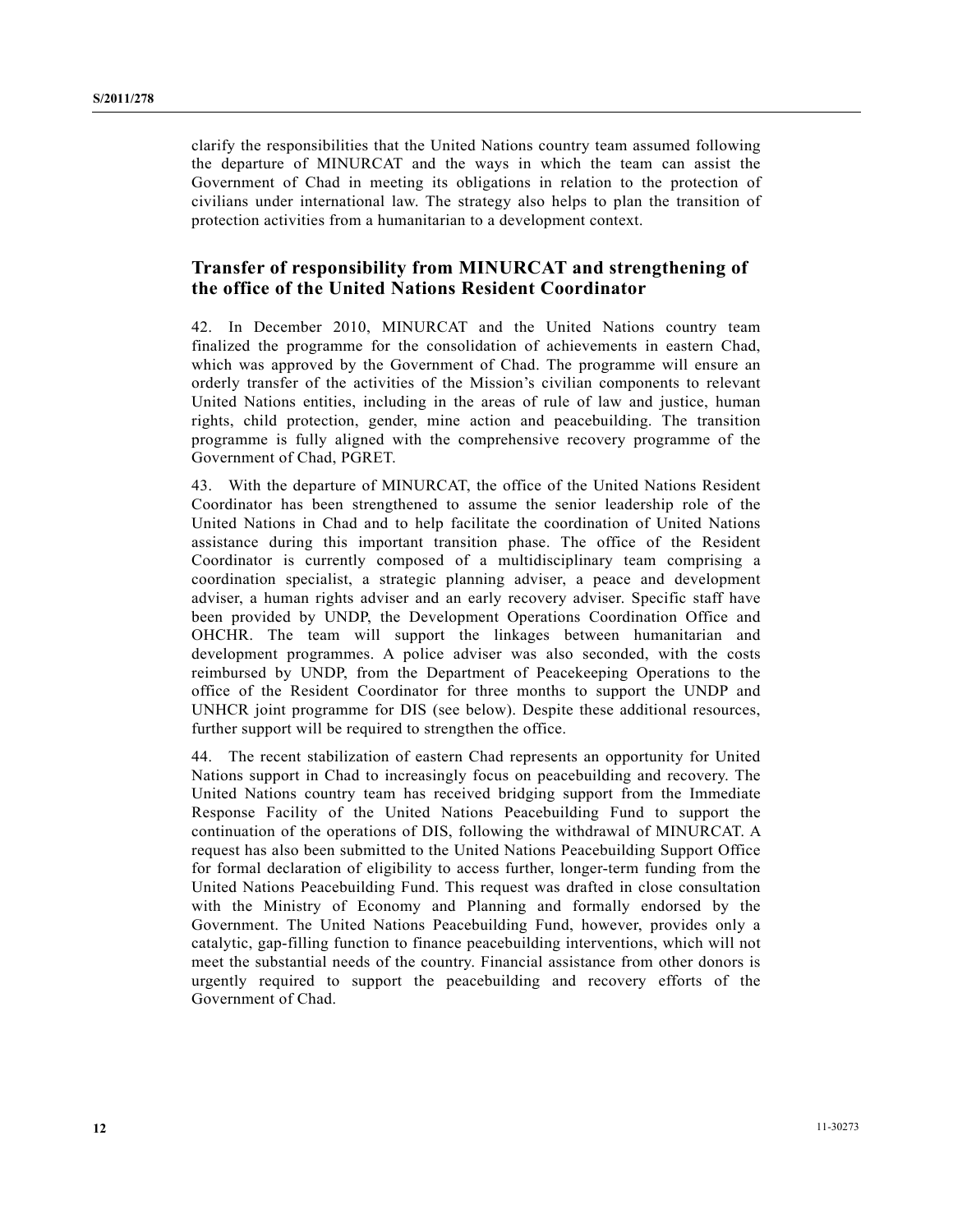## **Technical assistance and support for the Détachement intégré de sécurité**

45. In response to the revised DIS sustainability plan of the Government of Chad presented to the Security Council in October 2010 (see S/2010/536), a United Nations assistance programme for DIS was developed jointly by UNDP and UNHCR, in close collaboration with the Government of Chad. The purpose of the joint programme is to support the Government of Chad in ensuring the continuation of DIS activities with the departure of MINURCAT and in meeting its obligations for the protection of civilians in accordance with resolution 1923 (2010). On 1 March, UNDP, UNHCR and the Government of Chad officially signed off on the joint programme, which will provide support for the administrative and logistical aspects of the operations of DIS. The initial phase of the joint programme has been funded by the United Nations Peacebuilding Fund which released US\$ 2.7 million from its Immediate Response Facility. Other contributors to the joint programme include the European Union, the United States of America and Switzerland, but the programme still faces a shortfall of funding for 2011.

46. As part of the joint programme, UNHCR has assumed responsibility for the maintenance of the DIS fleet of vehicles, the construction of new police posts in the Salamat region in the south of the country, and the maintenance of the police stations initially constructed by MINURCAT. UNHCR is also maintaining the DIS telecommunication and radio network, and supporting capacity-building activities to enhance the ability of DIS to provide safety and security to refugees and internally displaced persons. For its part, UNDP has been working to support CONSAHDIS, including through the deployment of a police adviser to provide advice on the operational oversight of DIS activities. With the support of UNDP, the finalization of the administrative architecture of CONSAHDIS represents an important development towards the continuity of DIS operations in 2011. Internal DIS rules and regulations have been finalized and a DIS disciplinary committee has been established.

47. It is widely recognized, both by the Government of Chad and its international partners, that DIS serves as a temporary solution for ensuring security in eastern Chad and in the long run should not replace the regular Chadian security forces. The issue of DIS opens up the discussion on how to ensure effective security management after the completion of the joint programme through 2011/12. A review of the joint programme scheduled for later in 2011 will begin to explore the modalities for an eventual handover of full responsibility for DIS to the Government of Chad. The future of DIS should be situated in the context of the broader need for security sector reform in Chad and the building of professional and democratically accountable security forces.

### **Child protection**

48. In line with my most recent report on children and armed conflict in Chad, dated 9 February 2011 (S/2011/64), and as part of the transfer of MINURCAT activities to the United Nations country team, the monitoring and reporting mechanism on grave violations against children, established pursuant to Security Council resolution 1612 (2005), has continued under the leadership of the Resident Coordinator and the UNICEF representative. The co-chairs of the Task Force on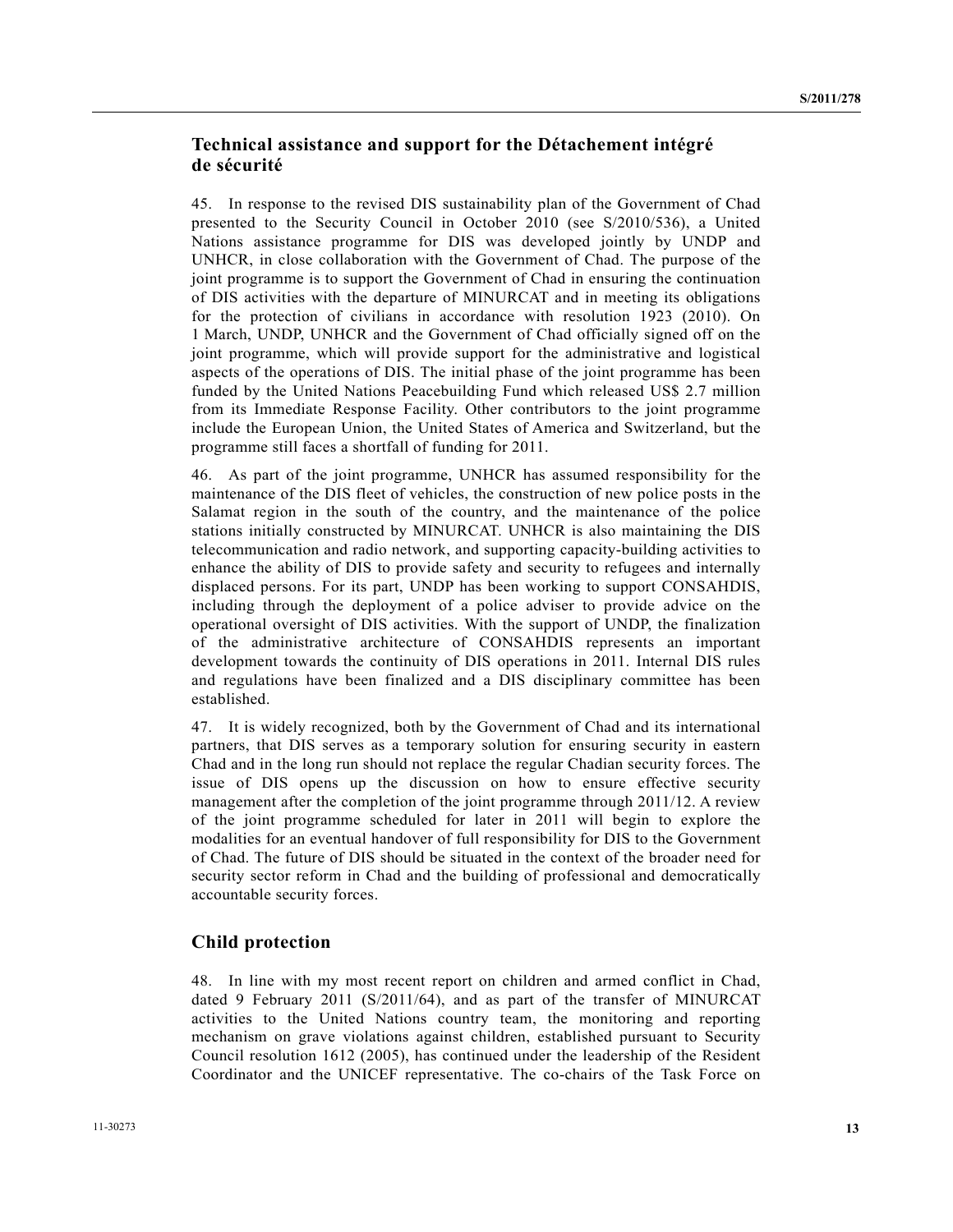Monitoring and Reporting in Chad will ensure the fulfilment of reporting obligations to the Security Council Working Group on Children and Armed Conflict and the implementation of the Working Group's conclusions, as well as my recommendations in reports on the situation of children and armed conflict in Chad.

49. The Task Force has begun coordinating the production of information on Chad for the bimonthly global horizontal note. In December 2010, UNICEF started a dialogue with the Government of Chad to draft an action plan to end the recruitment and use of children by the Chadian security forces. Following intensive advocacy during the months of January and February, the Ministry of Social Action, National Solidarity and Family submitted the first draft of the action plan to the Task Force on Monitoring and Reporting in Chad on 3 March. The draft action plan is currently under review and is expected to be signed by the Government of Chad and my Special Representative for Children and Armed Conflict later in 2011.

#### **Human rights, rule of law and access to justice**

50. The United Nations has continued to help promote human rights in Chad with the construction, in February, of the Ecole nationale de la magistrature in N'Djamena. The process for the recruitment of new magistrates is under way. The ongoing development of a national action plan on human rights aims to create in Chad more awareness and capacity in relation to human rights issues. The drafting of the plan under the leadership of the Ministry of Human Rights and the Promotion of Liberties has been inclusive, bringing together relevant government officials, United Nations entities and civil society organizations to design actions to address identified gaps in providing support to Chad for the fulfilment of its international human rights obligations. In the coming months, OHCHR will help to finalize the action plan and ensure its effective implementation.

51. The Office of the United Nations High Commissioner for Human Rights is also assisting the efforts of the Government of Chad to revitalize the National Human Rights Commission and ensure its compliance with the principles related to the status of national institutions (the "Paris Principles"), most notably with regard to its independence vis-à-vis the executive branch of government. OHCHR and UNDP have also developed a joint project, "Access to justice: the promotion of human rights and gender equality", to strengthen the technical capacity and expertise of staff of the Ministry of Human Rights and the Promotion of Liberties in order to enable the Ministry to better accomplish its mandate to respond to human rights concerns in the context of the planned elections in Chad. Specific training is planned in advance of the presidential elections. OHCHR will subsequently work with the United Nations system to develop a more comprehensive and coordinated training package which will help to strengthen the capacity of the national human rights institutions, the national security and defence forces, and the newly elected members of parliament.

#### **Mine action**

52. Civilians in Chad continue to face the threat posed by anti-personnel and anti-tank mines, as well as unexploded ordnance. The most contaminated areas are located in the Borkou, Ennedi and Tibesti regions in the north, although other parts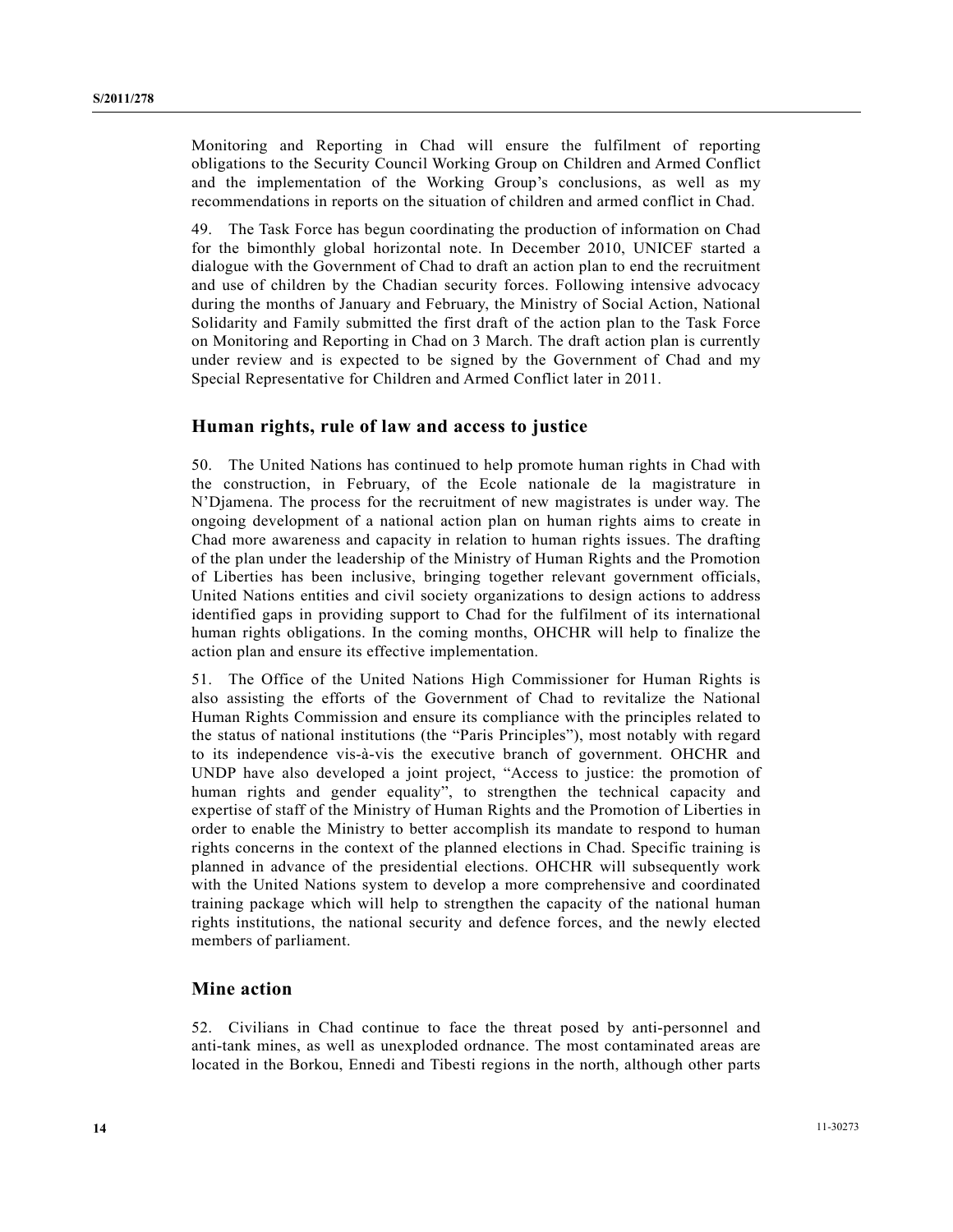of the country are also affected. On 2 December 2010, Chad was granted a threeyear extension until January 2014 to complete the clearance of anti-personnel landmines in accordance with article 5 of the Convention on the Prohibition of the Use, Stockpiling, Production and Transfer of Anti-personnel Mines and on Their Destruction (the Mine Ban Convention). In order to meet this obligation, Chad intends to continue with the large-scale technical survey, launched in 2010 with UNDP and other partners, to determine the scale of contamination in the country. Prior to its withdrawal, the MINURCAT Mine Action Unit consolidated all of the data on mines and explosive remnants of war that it had collected since 2008, and initiated the transfer of these data to the National Demining Centre. Following the departure of MINURCAT and in view of the commitments of Chad under the Mine Ban Convention, UNDP, the United Nations Mine Action Service and UNICEF are considering ways in which to strengthen the national mine action programme through the continuation of the nationwide technical survey, the implementation of landmine and unexploded ordnance clearance operations and mine risk education activities.

### **Disarmament, demobilization and reintegration and security sector reform**

53. The Government of Chad has indicated its intention to start an official disarmament, demobilization and reintegration programme, which has been lacking until now. In the second half of 2010, the Government started to develop a first draft of a new national programme and, late in 2010, requested the technical assistance of UNDP to assess the programme to ensure its full compliance with international standards in this field. As currently drafted, however, the programme is not well adapted to the challenges currently facing the country. Furthermore, in view of the security sector reform challenges in Chad and the need to reduce the Chadian National Army to a size commensurate and consistent with the prevailing security situation, the disarmament, demobilization and reintegration programme will need to be revised. A review of the programme is currently under way, bearing these concerns in mind.

## **VII. Liquidation of the Mission's assets**

54. Although MINURCAT officially withdrew from Chad on 31 December 2010, the technical liquidation of the Mission commenced on 1 January and will end on 30 April 2011. During this four-month period, the Mission has liquidated and completed the tasks related to the disposal of United Nations property in accordance with the asset disposal plan approved by the Department for Field Support at the end of 2010. The final disposal of assets is ongoing across the Mission area. Of the total inventory of 18,808 assets, with a combined value of US\$ 132.9 million, about 55 per cent are in the process of being shipped to other United Nations field missions and offices around the world. One per cent of the assets are being sold at residual value to United Nations entities which continue to be based in Chad. More than one third of the Mission's assets are to be disposed of locally through commercial sale or as scrap. About 12.5 per cent of assets are earmarked for donation to the Government of Chad.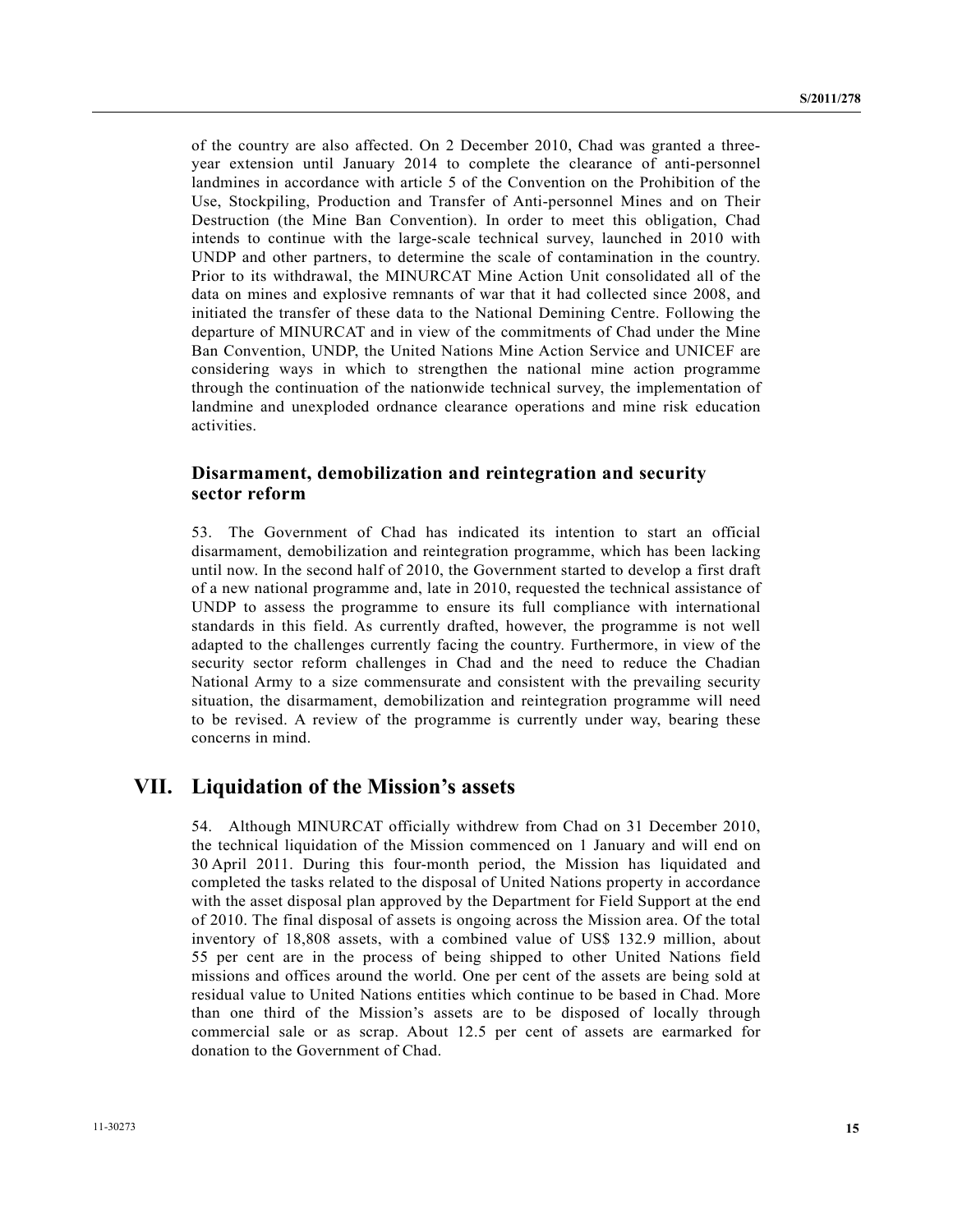# **VIII. Observations and recommendations**

55. Prior to the adoption of resolution 1923 (2010), there was concern that the withdrawal of MINURCAT would have an adverse effect on the situation of civilians and the ability of humanitarian organizations to operate in eastern Chad. In the relatively short time since the Mission withdrew from Chad on 31 December, this has not as yet been the case. Instead, the overall security situation in the country has continued to improve as the Government of Chad has assumed its responsibility for the security and protection of the civilian population.

56. Nevertheless, a number of the root causes of conflict in Chad, such as competition over scarce resources, poor governance and insufficient respect for human rights remain, and the civilian population continues to face the threat of violence. The security situation in Chad also depends on developments in the region that might negatively affect the country. The Security Council should therefore remain vigilant in regard to developments that impact on the civilian population in Chad.

57. Significant progress has been made in achieving the protection benchmarks to which the Government of Chad has committed (see resolution 1923 (2010)). A number have not yet been achieved, however, most notably those relating to durable solutions for refugees and internally displaced persons. The benchmarks should remain the clear measure by which progress on the protection of civilians in Chad is judged. It is imperative that the United Nations country team urgently finalize both its strategy for the protection of civilians and develop the means by which to measure the progress made.

58. The withdrawal of MINURCAT has had a significant detrimental effect on the ability of the United Nations to comprehensively monitor the situation of civilians and human rights in Chad. While the improvement in the security situation suggests that attacks against civilians have decreased, this cannot be confirmed in the absence of proper human rights monitoring and reporting. The United Nations country team in Chad should urgently strengthen its human rights monitoring capacity.

59. The monitoring and reporting of grave violations against children should also be strengthened to meet the reporting obligations to the Security Council. The Government of Chad should also be encouraged to adopt and implement the draft action plan on the recruitment and use of children.

60. Durable solutions need to be found for the thousands of refugees and internally displaced persons living in eastern Chad. Most immediately, an operational plan should be developed by the Government of Chad, with the support of the United Nations, to help internally displaced persons who have expressed a desire either to return home or seek other durable solutions. The Government of Chad should also complete the ratification process of the African Union Convention for the Protection and Assistance of Internally Displaced Persons and endorse the durable solutions strategy developed in conjunction with UNDP.

61. Despite the withdrawal of the Mission, DIS continues to provide security in and around refugee camps and internally displaced person sites, and provides escorts for humanitarian organizations to carry out their operations. DIS, however, represents only a temporary solution to the security problem in eastern Chad and